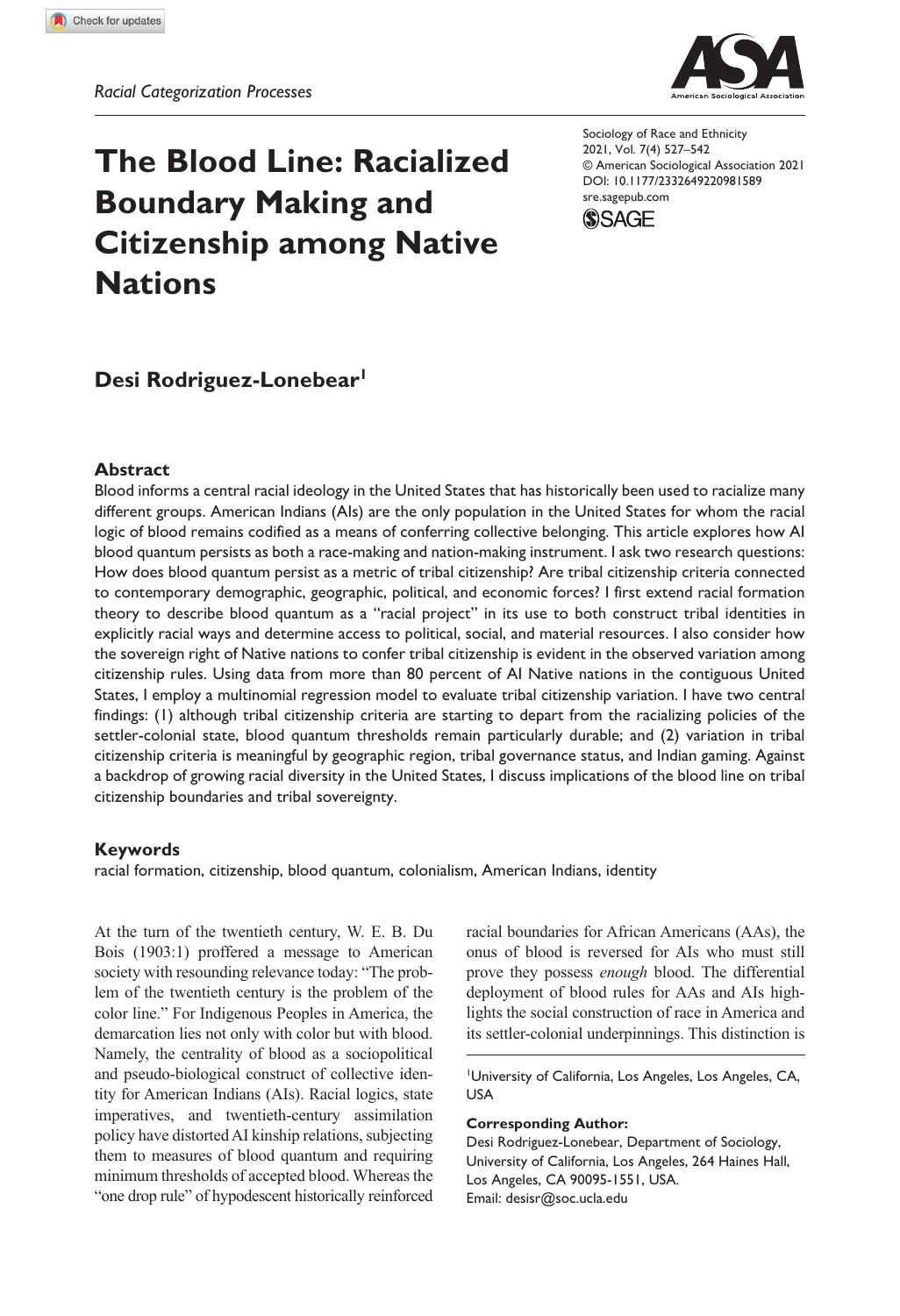evident in the inclusive application of the hypodescent rule to maintain a slave labor force such that a person with any African Black ancestry counted as Black. Alternatively, the need for Indigenous land necessitated Indigenous erasure through a blood rule of exclusion, that is, blood quantum. The blood rule applied to AIs was driven by the objective that ultimately nobody would be counted as AI (Krakoff 2017).

While racial blood rules have deep roots in the formation of the American settler-colonial state, AIs are the only population for whom the racial logic of blood remains codified. Tribal blood was first operationalized to delineate who is an "American Indian" by action of the federal government. Now, its use has shifted to the exercise of tribal sovereignty and conferring citizenship in Native nations. Although there is no commonly accepted definition of who is an "American Indian" (Liebler 2018; Wilkins 2018), tribal boundaries are described as "bright lines" (Fletcher 2012:1). All Native nations have the right to self-determination in matters of citizenship, and they continue to exercise agency in negotiating the complexities of race, rights, identity and belonging in the context of ongoing settler-state colonialism. Yet, tribal citizenship boundaries have become sites of increasing tension given the material rewards associated with tribal citizenship (Akee, Spilde, and Taylor 2015; Galanda and Dreveskracht 2015; Gonzales 2003; Hill and Ratteree 2017; Wilkins and Wilkins 2017), and increasing rates of exogamy and urbanization among the AI population (Liebler 2010; Thornton 1987). There is no federal mandate requiring Native nations to rely on blood quantum measurements in determining citizenship; yet, in recent years, under the policy of self-determination, some Native nations have decided to retain blood quantum as a sufficient indicator of citizenship, turning it into an administrative tool of tribal governments. Others have retained it, but changed the requirements involved. Still others have abandoned it altogether, replacing it with other citizenship criteria. The result is increasing variation in citizenship criteria across Native nations, variation that reflects the sovereign right of Native nations to determine who belongs. However, we have only a limited understanding of the extent and nature of such variation, and of how these changing tribal boundaries interact with political, social, and economic characteristics for AIs.

In this article, I first explore the origins of tribal blood quantum as the racialization of Indigenous Peoples by the settler-state. I extend racial formation theory (Omi and Winant 2015) to describe blood quantum as a "racial project" in that it is used both to construct tribal identities in explicitly racial ways and to determine access to political, social, and material resources. However, there are many different metrics of blood quantum, as well as other criteria for tribal citizenship. A close look at the factors associated with tribal citizenship variation highlights how decisions about tribal citizenship do not exist in a vacuum but are influenced and constrained by historical and contemporary social forces. My intent is not to explore *why* blood quantum remains in effect for some Native nations today nor to adjudicate over the "right" or "wrong" approach to tribal citizenship, but rather to show *how* blood quantum persists and posit some implications for the future of tribal belonging. In this study I ask: (1) how does blood quantum persist as a metric of tribal citizenship? And (2) are tribal citizenship criteria connected to contemporary demographic, geographic, political, and economic forces?

I discuss what tribal citizenship variation suggests about the complex relationship between tribal sovereignty, kinship, and racial logics. I demonstrate how studying tribal citizenship boundaries provides insight into how American settler-colonial ideologies are reproduced and, most importantly, challenged by self-determining Native nations. My study contributes to the growing body of new social research that explores the intersection of tribal identity and social and political forces (Jacobs 2019; McKay 2019; Wilkins and Wilkins 2017). The focus on tribal identity is significant given it has been under-examined on a national scale compared to the substantial ethnic renewal literature investigating the dramatic increase in AI racial and ethnic self-identification since the 1980s (Eschbach 1995; Liebler and Ortyl 2014; Nagel 1995; Snipp 1997). Furthermore, tribal sovereignty demands we consider the agency of Native nations and the sustainability of tribal populations.

# Race, Blood, and U.S. Settler Colonialism

In the United States, the social construction of race and origins of White supremacy are inextricably tied to the settler-colonial projects of Indigenous erasure and African slavery. These colonial projects can be described as "a network of structures, narratives, and justifications which promote the ascendancy of settler ontologies, especially of property and state violence against Indigenous peoples and Black peoples" (Tuck and Gorlewski 2016:212). The deeply flawed pseudo-biological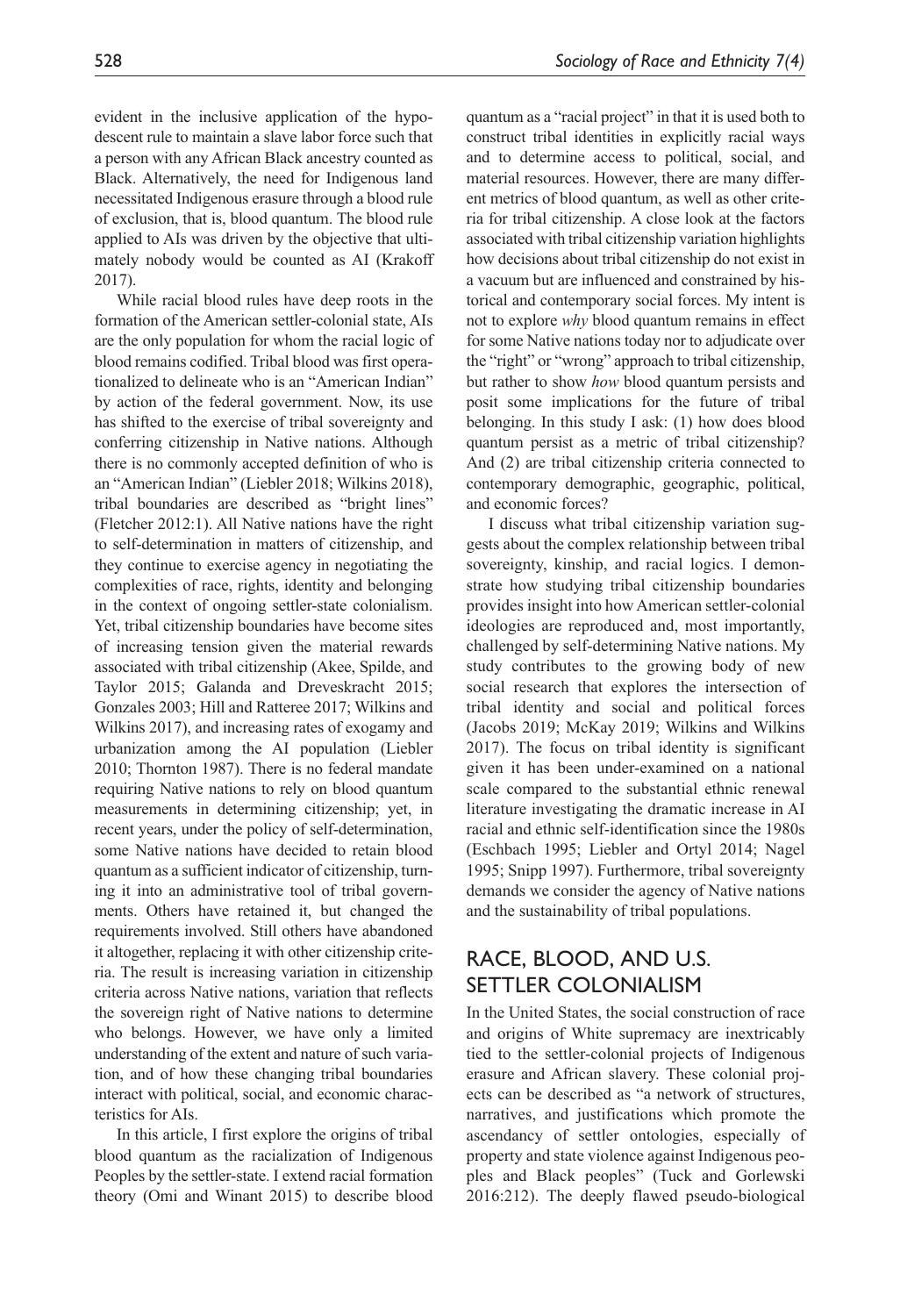underpinnings of race are a central organizing feature of the settler-colonial structure. Blood informs a central racial ideology in the United States that has been used to racialize many different groups. Notions of blood were differentially deployed to racialize Blacks and AIs in relation to each other and White settlers. The resultant "one drop rule" for Blacks and blood quantum minimums for AIs are mechanisms of this early racialization, without which there would be no U.S. settler-colonial state.

Unlike any other group, the theoretical position of AIs in racial discourse is complicated by tribal sovereignty and the political relationship between Native nations and the settler-state.<sup>1</sup> Legal scholars are quick to remind that Native nations are neither racial groups nor ethnic collectives, especially regarding matters of equal protection and sovereign immunity (Berger 2013; Goldberg 2002). However, tribal belonging has become deeply entangled with a racialized AI existence marked by a paucity of sociological theorizing. To address this gap, I extend racial formation theory (Omi and Winant 2015) to evaluate AI blood quantum policy as a "racial project." I first demonstrate how the settler-colonial ideology of Indigenous erasure persists in the use of blood quantum policy to racialize AIs. Next, I link this racialization to its current manifestation in tribal citizenship criteria.

## *Racial Formation*

Racial formation theory describes "the sociohistorical process by which racial identities are created, lived out, transformed, and destroyed" (Omi and Winant 2015:109). The concepts of racialization and racial projects are at the core of racial formation theory. Through this lens, racialization refers to a meaning-making process of perceived corporeal difference and racial projects link racialization to the social structure. Michael Omi and Howard Winant (2015) define a racial project as, "simultaneously an interpretation, representation, or explanation of racial identities and meanings, and an effort to organize and distribute resources (economic, political, cultural) along particular racial lines" (p. 125). While racial formation theory has been critiqued for its inadequacy in explaining the systemic aspects of racial oppression, the concept of racial projects is acknowledged as useful especially if considered in the broader context of oppression (Feagin and Elias 2013:955). Scholars have used the concept of racial projects to describe far-right White supremacist movements (Winant 2004), colorblindness (Bonilla-Silva 2001), and the

evolution of mathematics education in America (D. B. Martin 2013). Next, I explore the origins of blood quantum as a racial project for both AIs and tribal populations.

## *The Racial Project of Blood Quantum*

The racialization of AIs stems from perceived physical differences established by the now debunked quasi-scientific belief that blood was the carrier of not only genetic material, but also cultural traits and social behavior (Snipp 1989). Blood lines were established in much the same way as pedigree animals, and selective breeding was even advocated as means to hasten the assimilation of AIs (Bieder 1980). Since exact degree of blood cannot be observed simply by looking at a person, it was inferred from one's family line. Essentially, if one's parents were reputed to have "pure" Indian blood, then their children were assigned a 100 percent Indian blood quantum label, and those of mixedblood were assigned fractionated blood quantum, such as one half and one fourth. It is not difficult to see how this belief influenced the eugenics movement the eugenics movement (Berkhofer 1978).

The federal government's inconsistent use of blood quantum to delineate AI identity began in the early nineteenth century and precipitated the emergence of a foreign AI racial identity to serve the nation-building purposes of the state. Whereas AI is considered both a racial and ethnic category today, there was no conception of a pan-ethnic AI identity in precolonial times (Snipp 1989). Early settlercolonial uses of blood quantum sought to limit the rights of mixed-race individuals (i.e., Whites mixed with Black and/or AI), such as voting, interracial marriage, and the pursuit of public office (Spruhan 2006:4). One of the earliest recorded uses of blood quantum to define AIs is from the 1866 Acts of the General Assembly of the State of Virginia, which considers an Indian as: "every person, not a colored person, having one-fourth or more of Indian blood" (Spruhan 2006:84). In this case, Virginia excluded all Indians less than one-fourth blood and further employed the "one drop rule" to exclude anyone who was mixed AI and "colored," which aptly served the dual-pronged settler-colonial engine of African slavery and Indigenous erasure.

Federal-Indian relations were specifically marked by homogenous race-based applications of AI blood quantum both in legislation and in practice. The term "half-breed" and those denoting other fractionated quantities of purported Indian blood (e.g. mixed-blood, one-quarter blood) were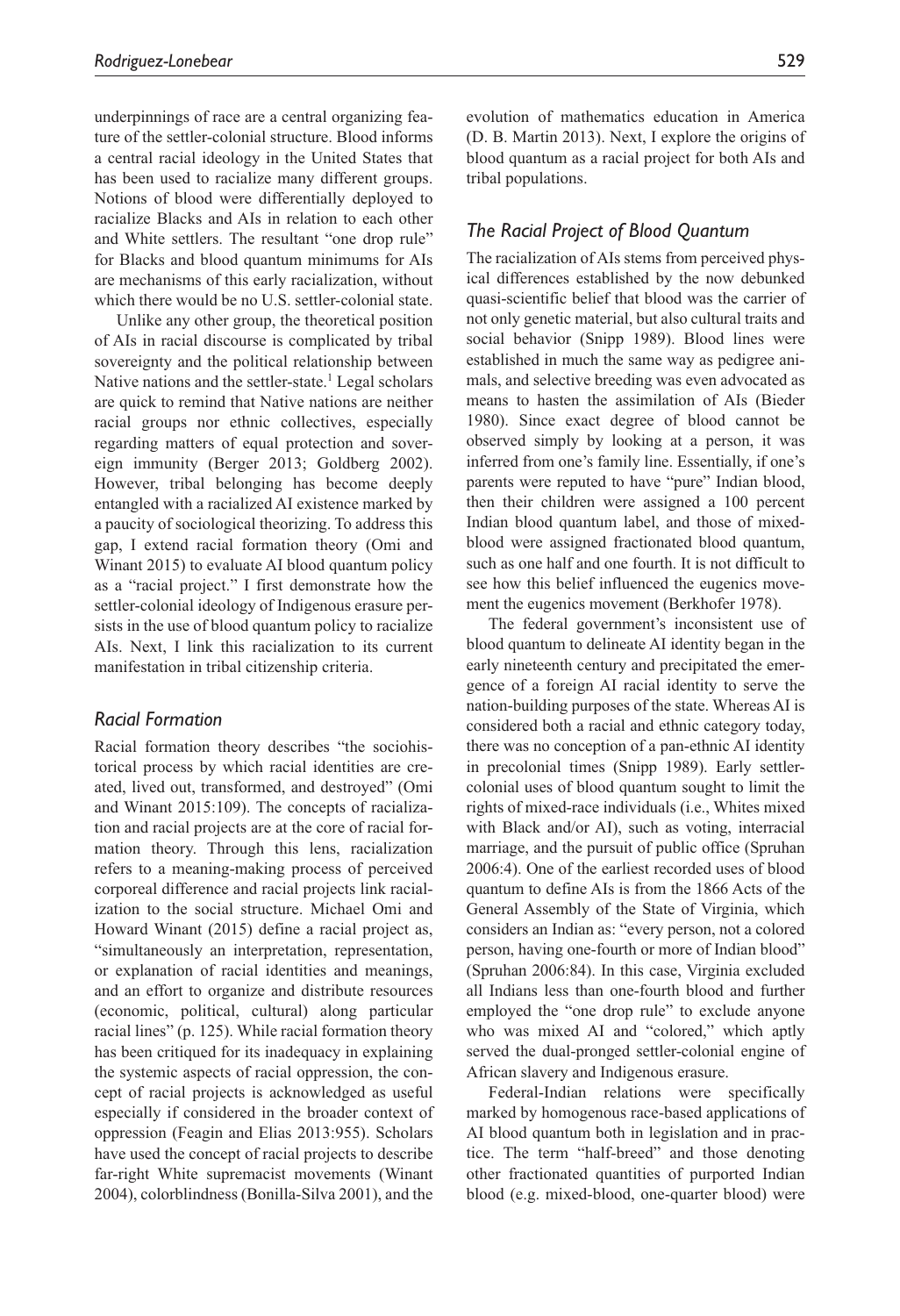stipulated in early treaties with Native nations to identify beneficiaries of land holdings, rations, and other entitlements (Foreman 1974). While early Federal-Indian relations made some important distinctions among Indigenous groups, as time went on and this racial project became increasingly entrenched, a singular externally imposed racial identity of "American Indian" prevailed (Cornell 2000). The advent of blood quantum as the prevailing metric for "Indian-ness" is closely aligned with racist discourses othering non-Whites and perpetuating a White supremacist racial order.

U.S. legislation played a key role in codifying the use of AI blood quantum starting with the Dawes Act of 1887, which enabled federal agents to assign AI blood quantum through inaccurate and incomplete processes (Spruhan 2006). During this "allotment period" of Federal-Indian relations, AI blood quantum became particularly salient as a race-making and state-making mechanism facilitating widespread theft of Indigenous lands and advancing the colonial engine. The aim of the Dawes Act was to expedite private ownership of Indigenous lands and hasten assimilation (Otis and Prucha 1973). Blood quantum metrics distinguished "full blood" AIs from "half-breeds" who were considered "competent" enough to sell their land and assimilate into mainstream America (Spruhan 2006). Given westward expansion and industrial development demanded Indigenous lands, the blood quantum metrics used to determine competency of AIs towards this end were nothing less than mechanisms of American statecraft.

Similarly, blood quantum requirements were included in many pieces of legislation throughout the early twentieth century, and many federal agencies like the Bureau of Indian Affairs (BIA) restricted services to AIs of one-half or one-quarter blood quantum (Spruhan 2006; Thornton 1997). Arguably, the most notorious effort was the Indian Reorganization Act (IRA) of 1934, which established a clear "one-half or more Indian blood" requirement in its definition of an Indian. This definition also includes

All persons of Indian descent who are members of any recognized Indian tribe now under Federal jurisdiction, and all persons who are descendants of such members who were, on June 1, 1934, residing within the present boundaries of any Indian reservation.

The AI race boundaries established in the IRA were enforced through the Certificate of Degree of

Indian Blood (CDIB) process marked by a physical document issued by the BIA or authorized tribal entities denoting one's "Total Indian Blood" for the purposes of federal benefits (Spruhan 2018). It is not coincidental that these three categories of AI racial classification in the IRA (blood quantum, reservation residency, and lineal descendancy) remain the most common categories of tribal citizenship criteria today. The racialization of AIs has long been conflated with the means of conferring citizenship in Native nations.

# *From Racialization to Tribal Citizenship Structures*

Omi and Winant (2015) contend racial projects have a structural component, where they "connect what race means in a particular discursive practice and the ways in which both social structures and everyday experiences are racially organized, based upon that meaning" (p. 56). Blood quantum policy assigns meaning to the various metrics of tribal ancestry by demarcating a threshold of inclusion/ exclusion. To understand how the underlying meaning of blood quantum categories influences social structures and everyday life for AIs, we must examine tribal citizenship practices. Although there is no explicit federal mandate that Native nations retain blood quantum metrics for tribal citizenship, it has been employed for generations. Many scholars, legal practitioners, and undoubtedly many AIs contend tribal use of blood quantum is a colonized manifestation of Indigenous kinship systems (Galanda and Dreveskracht 2015; Hill and Ratteree 2017; Yellow Bird 2005). Like most AI realities, there remains a subversive settler-colonial motive. Considering people as fractionated parts of a whole has never historically been part of intertribal or intratribal relations (McKay 2019; Wilkins and Wilkins 2017). Prior to invasion, Indigenous societies constituted bands, clans, and Native nations with significant linguistic, cultural, and geographic diversity (Snipp 1989; Wilkins 2018). Indigenous societies engaged in many different forms of relating, including what Western society calls matrilineal, patrilineal, lineal, lateral, collateral, and adoption. Indigenous kinship systems based on lineal descent and ties to a common ancestor prevailed in precolonial times (Dunbar-Ortiz 2014). As Native nations retain the sole right to define who belongs to their nation, the decision to retain traditional kinship relations, to employ blood quantum, or to use any other criterion lies only with Native nations. At least this is the line the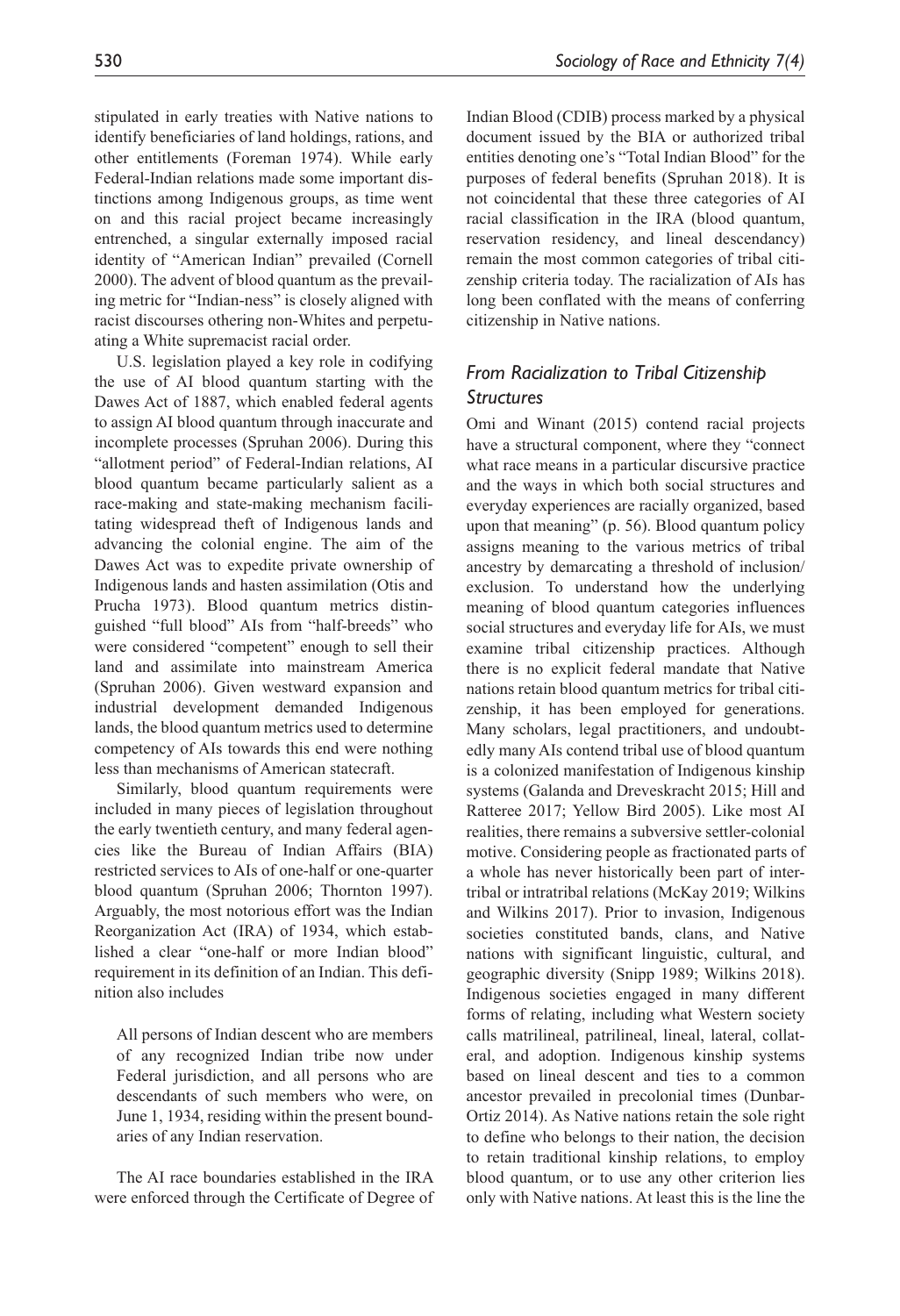federal government tows when drawn into legal challenges laid against Native nations because of their citizenship rules (Galanda and Dreveskracht 2015). In practice, however, the federal government's influence in the persistence of tribal blood quantum measures can be traced to the ubiquitous tension inherent in federal tribal recognition and limits to the exercise of tribal sovereignty.

There is little ideological debate about the sovereign right of Native nations to be self-determining. The practical exercise of tribal sovereignty, however, is fraught with tension in so far as Native nations are often considered quasi-sovereigns (Davies and Clow 2009) with tribal sovereignty existing "only where the acts of Congress have not displaced it" (Gould 1996:811).

The federal tribal recognition process is a case in point requiring a burden of proof on the part of Native nations to produce anthropological, genealogical, and historical evidence to be recognized as sovereigns under federal law. A key component of this evidentiary process is identifying a base roll of tribal citizens. Historically, these individuals were eligible to receive rations, land allotments, and other provisions. Much is the same today with tribes retaining base rolls to establish lineal descent, which serves as the basis for all citizenship criteria. Base rolls are of particular interest because individuals enumerated in them serve as the point of origin for blood quantum calculations of any descendants. In this sense, the posterity of Native nations is directly tied to who was originally counted and how much blood quantum they were assigned. Kirsty Gover provides several examples of the federal government's "coercive authority" in questioning tribal citizenship criteria and suggesting modifications for "over-inclusivity" of base rolls (2010:128–29). Such actions on behalf of the state align with literature on state enumeration and classification serving the political objectives of whomever is doing the counting and classifying (Kertzer and Arel 2002; A. Martin and Lynch 2009; Scott 1999). In this case, more than 200 Native nations have incorporated federally created base rolls into their tribal constitutions, whereas only 20 Native nations use a tribally designated roll (Gover 2010:138). These numbers suggest the settler-colonial state retains a heavy-hand in determining who counts as tribal citizens. In short, the federal government cannot easily disentangle itself from tribal blood quantum. This does not mean Native nations cannot push back; in fact, I argue that they must because tribal demographic survival demands it. I turn now to empirical studies evaluating conditions of tribal citizenship.

# Historical Landscapes of Tribal Citizenship

Federal Indian Law contains the most substantial scholarship on tribal citizenship because Native nations maintain the exclusive right to define their citizenry as stipulated by the U.S. Supreme Court in *Santa Clara Pueblo v. Martinez* (1978). Legal scholars have written extensively on the relationship between tribal sovereignty, tribal citizenship, and the use of blood quantum (Berger 2013; Galanda and Dreveskracht 2015; Goldberg 2002; Gould 1996; Gover 2010; Miller 2014; Spruhan 2018). Native American Studies scholars and social scientists have focused on the impacts of tribal citizenship criteria, intermarriage, and other demographic forces on population change (Snipp 1989; Thornton 1997); the fallibility of DNA testing and tribal citizenship (TallBear 2013); the contested interpersonal meanings of indigeneity and tribal identity (McKay 2019); the internalization and resistance of racialized understandings of who counts as AI (Jacobs 2019); and the often spurious and harmful associations between tribal identity and race classification (Sturm 2011). Some scholars consider blood quantum a colonial imposition that serves to extinguish AI populations (Hill and Ratteree 2017; Jaimes 1988); others view blood quantum as incompatible with traditional means of tribal identification (Snowden, Tyndall, and Smith 2001); and more nuanced positions include blood quantum as a mechanism of "genealogic tribalism" (Gover 2010:250) or blood quantum as "rearticulated tribalization" (TallBear 2013:47).

What is clear among these varied perspectives is the conceptualization of blood quantum and its use to delineate tribal belonging did not originate with AIs. Furthermore, AIs are the only population group in the United States who are still formally subjected to blood quantum rules, which is quite unusual in the wider settler-state context. For example, Aotearoa New Zealand departed from official Māori blood quantum policy in the 1980s (Pool 1991) and Australia departed from blood quantum for Aboriginal Peoples in the 1970s (McCorquodale 1986). Blood quantum policies have held strong in the United States. Yet there are few empirical studies that examine how the current landscape of tribal citizenship criteria intersects with other social forces. Unfortunately, data limitations abound and there is no centralized database maintained by Native nations or the federal government. Scott L. Gould (2001) and Russell Thornton (1997) used "unpublished" and "internal" data on tribal blood quantum classifications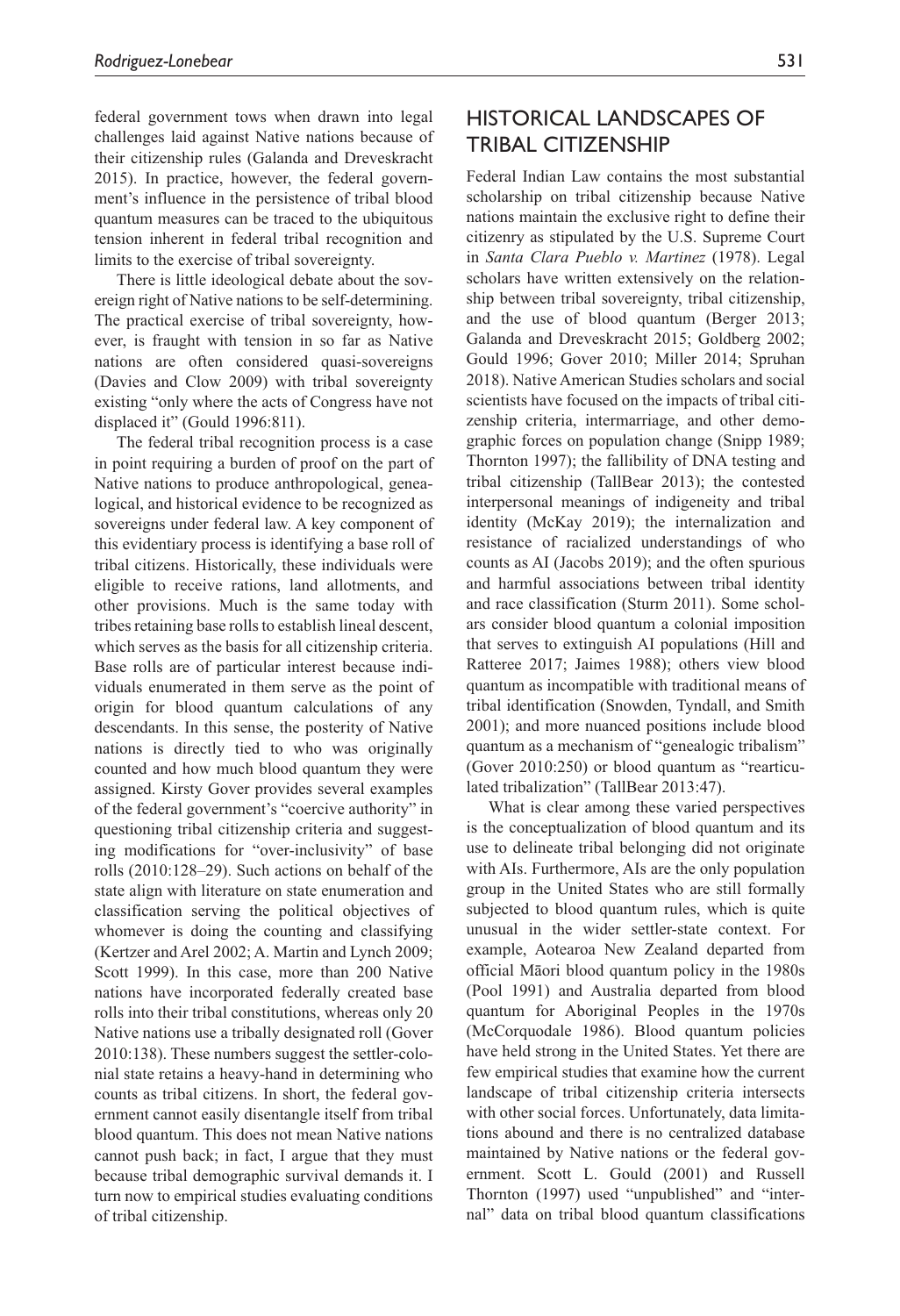| Criteria      | 1987 Data (Thornton 1997) 1991 Data (Gould 2001) 2018 Data (Present Study) |     |                  |
|---------------|----------------------------------------------------------------------------|-----|------------------|
| 5/8           | a                                                                          |     |                  |
| 1/2           | a                                                                          | 16  |                  |
| 3/8           | a                                                                          |     |                  |
| 1/4           | a                                                                          | 97  | $ $  4           |
| 1/8           | a                                                                          |     | 32               |
| 1/16          | a                                                                          |     | 10               |
| 1/32          | a                                                                          |     |                  |
| 1/64          | a                                                                          |     |                  |
| More than 1/4 | 21                                                                         | 17  | 10               |
| $1/4$ or less | 183                                                                        | 112 | 157              |
| No minimum    | 98                                                                         | 26  | 110              |
| Totals        | 302                                                                        | 55  | 277 <sup>b</sup> |

**Table 1.** Historical Counts of Tribal Citizenship Requirements.

<sup>a</sup>Russell Thornton (1997) did not provide detailed blood quantum counts.

b Excludes nine Native nations in the "other" category, which use a combination of blood quantum plus other criteria.

provided to the authors by the BIA. I pursued a similar request of the BIA and was told they do not keep records of tribal citizenship criteria because it is the sovereign prerogative of Native nations. This could perhaps signal a shift in federal data practices or a reluctance to admit that the BIA still maintains such data.

Scholars have established different baselines of tribal citizenship criteria at various points in time. The most recent empirical study sourced tribal citizenship criteria from tribal constitutions in 2008 for 254 Native nations (Gover 2010). While meticulously researched, Gover focuses on aggregate percentages of blood quantum rather than counts of all citizenship criteria thereby limiting opportunities for additional analyses.<sup>2</sup> The last published research compiling frequency counts of tribal citizenship criteria utilizes data from 1991 comprising 155 Native nations and excluding those in California, Oklahoma, and Alaska (Gould 2001). The most complete census of tribal citizenship criteria (*N* = 302) uses data from 1987 (Thornton 1997). Table 1 provides a summary of the historical counts of tribal citizenship criteria and comparison with the present study.

## **METHODS**

### *Data*

The sample frame for this study is all federally recognized Native nations in the contiguous 48 states. This totaled 347 Native nations as of December 2019; however, the number is not static. Native nations are added as they progress through the

federal recognition process. Like previous research comparing tribal citizenship criteria (Gould 2001; Gover 2010), I too exclude Alaska in this study due to unique structures of tribal belonging and citizenship in Alaska (Langdon 2016). Alaska Native communities warrant focused examination beyond the scope of this article. I pursued a systematic search of citizenship criteria for all 347 Native nations utilizing a two-part process. I first employed an online search of tribal names in three tribal constitutions databases: the Native American Constitution and Law Digitization Project at the University of Oklahoma, the Law Library of Congress, and the National Indian Law Library. Next, I executed a Google Search using the name of the Native nation plus the following key terms alone or in combination: citizenship, enrollment, membership, blood quantum, constitution, ordinance, application, policy. The documents sourced in the search fall into four categories: (1) tribal constitutions and amendments; (2) tribal ordinances, resolutions, or other policy instruments; (3) tribal website text; and (4) other tribal enrollment documents, such as enrollment applications.

The final sample size is 286 federally recognized AI Native nations, representing 82 percent of Native nations in the contiguous United States. This sample is within 95 percent of the *N* for the most complete census of tribal citizenship criteria to date (Thornton 1997). This study covers 65 to 96 percent of tribes across the four U.S. Census regions; see Table 2. The missing 60 Native nations have no publicly available tribal citizenship information, which suggests some degree of nonresponse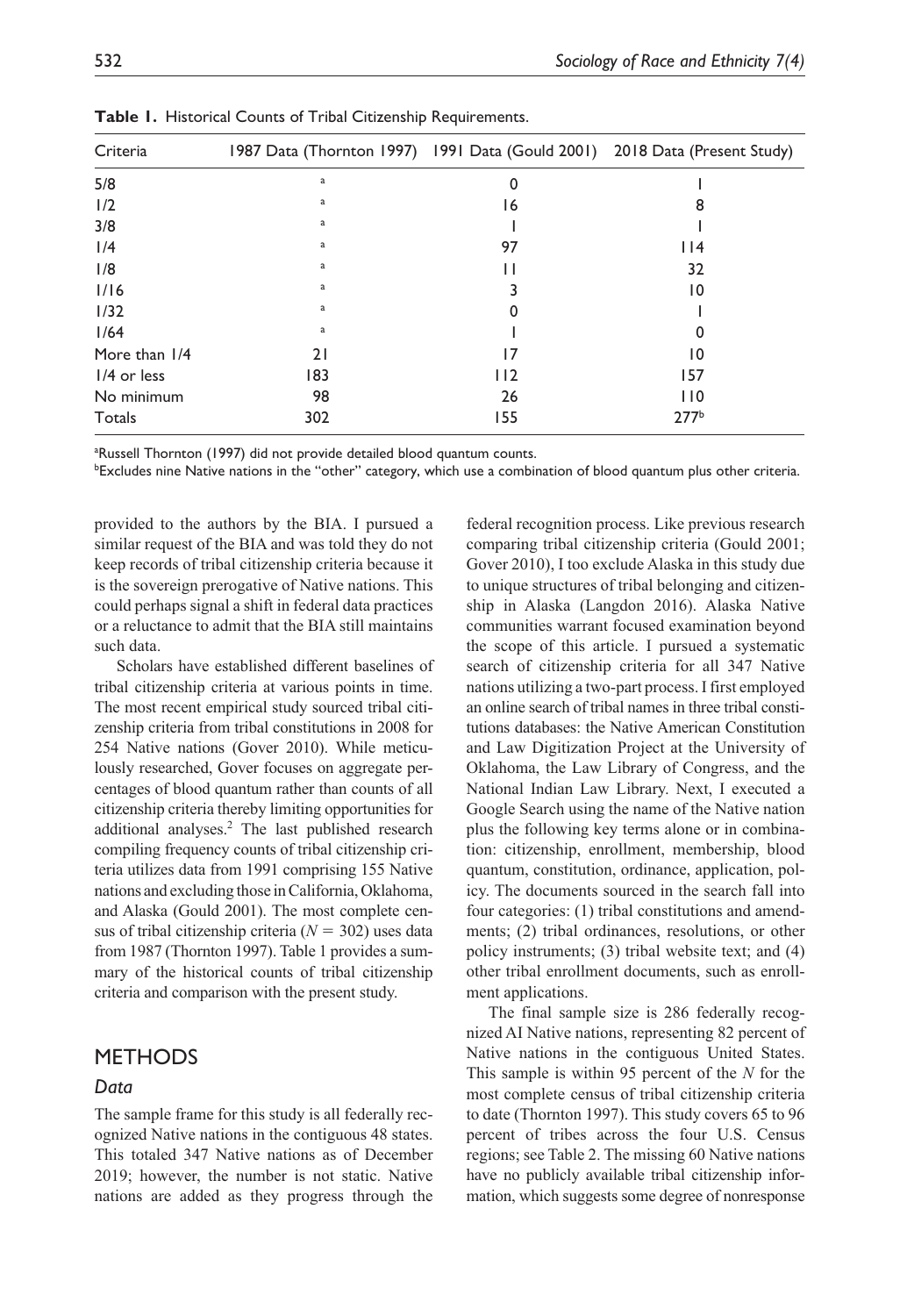| Census Region | N Native Nations Region | N Native Nations Sample | % Regional Coverage |
|---------------|-------------------------|-------------------------|---------------------|
| West          | 222                     | 174                     | 78                  |
| Midwest       | 51                      | 49                      | 96                  |
| Northeast     | 17                      | $\mathsf{I}$            | 65                  |
| South         | 57                      | 52                      | 91                  |
| Total         | 347                     | 286                     | 82                  |

**Table 2.** Regional Coverage of Tribal Sample.

bias. Controlling for sampling bias (e.g., corrective weighting) is a consideration for future research.

## *Citizenship Coding*

I employed content analysis (Krippendorff 2004) to systematically isolate tribal citizenship criteria in each of the documents sourced in the search. Although some Native nations have provisions for "adoption" that differ from criteria for general citizenship, I restricted my analysis to criteria for "automatic" enrollment in the most recent tribal document I could publicly find in the four categories identified above.3 When specified, I coded Indian blood, California Indian blood, and tribal blood separately. The tribal blood category includes Native nations that identify other bands or confederate Native nations as part of their tribal blood "pool." For example, Santee Sioux require one-fourth total Sioux blood, of which one eighth must be Santee Sioux blood. In this case, I coded the Native nation based on the upper limit of blood quantum and tribal blood (one-fourth tribal). Similarly, some Native nations do not differentiate between tribal blood and tribal captive blood, and so I have coded them simply as tribal blood. For example, the Kiowa Tribe requires at least one-fourth degree Kiowa Indian and/or Kiowa Captive blood.4

The "lineal descent" category includes anyone who descends from a tribal ancestor, regardless of how descent is established. Lineal descent is necessary but not always sufficient baseline criteria for contemporary tribal citizenship. While some Native nations employ adoption criteria, including a path to citizenship for AIs without tribal blood (e.g., marriage to a tribal member or reservation residence), this study focuses only on "automatic" membership for which the 286 Native nations in the study *at least* require lineal descent. There are also extreme cases within the lineal descent category. For example, the Mohegan Tribe explicitly stipulates that a person born from purchased or donated biological material (sperm or eggs) cannot

be enrolled unless there is clear intention that the child will be raised by an enrolled tribal member. While I acknowledge the diversity within categories and cases of exception, I still classify the Mohegan Tribe as practicing lineal descent because it is the general policy.

The "residency" category encompasses Native nations that require lineal descent plus reservation, rancheria, or tribal homeland residency. In most cases, residency of one's parent(s) at the time of a child's birth is stipulated in order for that child to be eligible for tribal citizenship. An argument could be made that perhaps residency is the strictest of all tribal citizenship categories given high rates of urbanization and the paucity of housing, education, and career opportunities on many reservations. Some Native nations are also rejecting reservation-based restrictions like the Citizen Potawatomie Nation, which has Tribal Council seats spread across the United States and not just restricted to tribal homelands.

"Other" includes criteria that do not align with established categories or include multiple categories. For example, the Pamunkey Indian Tribe requires lineal descent plus social contact with tribal members living on the reservation as approved by tribal leadership. The Mashpee Wampanoag Nation requires lineal descent, residency, or a family member's residency for the last 20 years in or near the reservation, and demonstrated tribal community involvement. The nine Native nations in this category warrant future research as they may provide insight into tribally driven metrics of belonging that do not fit existing categories.

## *A New-Old Tribal Baseline*

My content analyses illustrate the three categories of Indian-ness defined in the IRA—blood quantum, reservation residency, and lineal descent—are still very much in effect. Table 3 shows blood quantum remains the prevailing boundary of belonging among the Native nations sampled.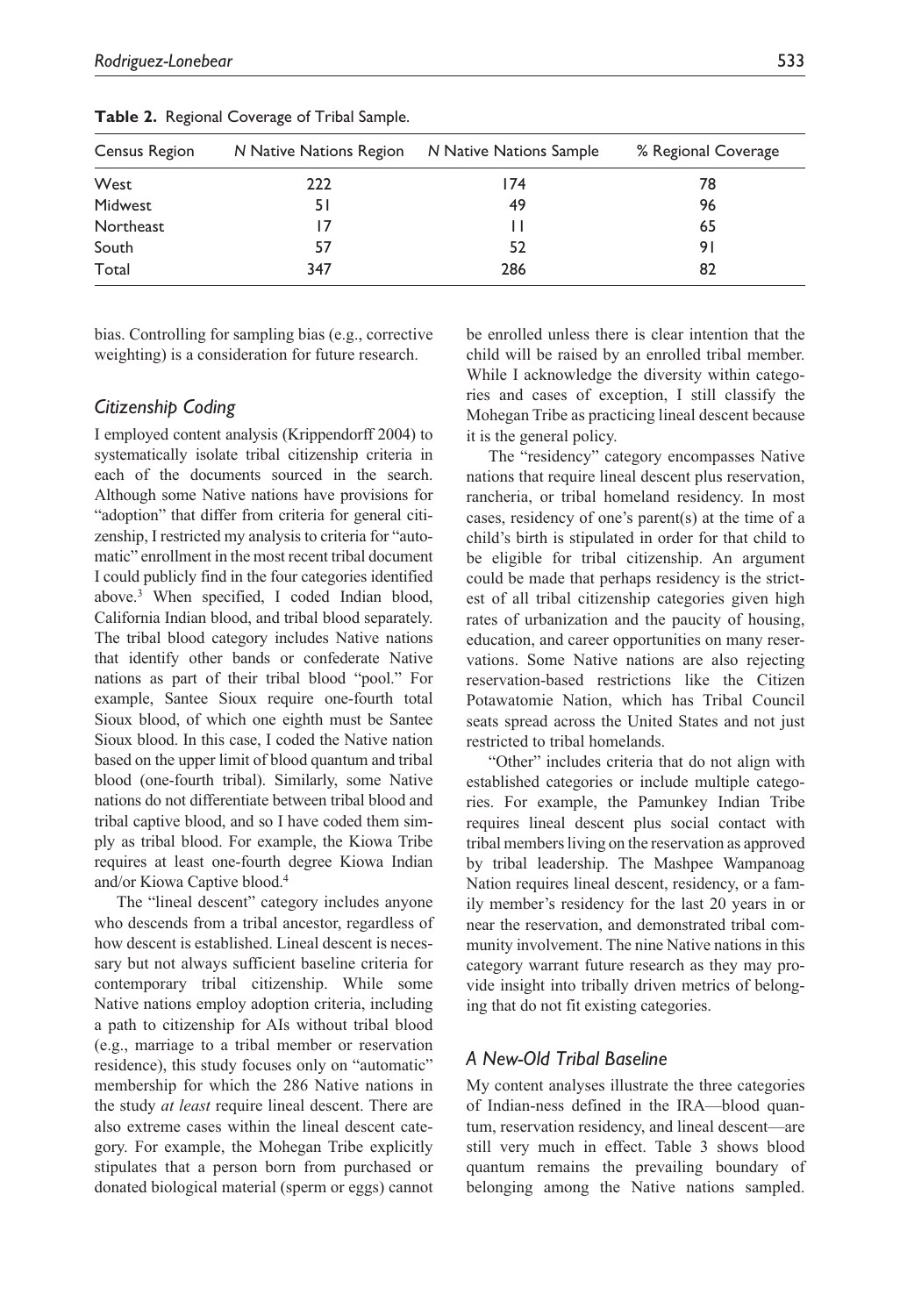| Citizenship Requirement              | Ν              | % Sample       |
|--------------------------------------|----------------|----------------|
| 5/8 tribal blood                     | ı              | 0              |
| 1/2 tribal blood                     | 5              | 2              |
| 1/2 Indian blood                     | $\mathfrak{p}$ | I              |
| 1/2 CA Indian blood                  | ı              | 0              |
| 3/8 tribal blood                     | ı              | 0              |
| 1/4 tribal blood                     | 69             | 24             |
| 1/4 Indian blood                     | 38             | 13             |
| 1/4 CA Indian blood                  | 7              | $\mathfrak{p}$ |
| 1/8 tribal blood                     | 15             | 5              |
| 1/8 Indian blood                     | 17             | 6              |
| 1/16 tribal blood                    | 8              | 3              |
| 1/16 Indian blood                    |                | 0              |
| 1/16 CA Indian blood                 |                | 0              |
| 1/32 tribal blood                    | ı              | 0              |
| Other                                | 9              | 3              |
| Residency                            | 20             | 7              |
| <b>Lineal Descent</b>                | 90             | 31             |
| Total                                | 286            | 100            |
| Blood quantum rules                  | 167            | 58             |
| Non-blood quantum rules <sup>a</sup> | l 10           | 38             |
| Tribal blood rules                   | 100            | 35             |
| Indian blood rules                   | 58             | 20             |
| California Indian blood rules        | 9              | 3              |

**Table 3.** Tribal Citizenship Landscape.

<sup>a</sup>Includes "residency" and "lineal descent" categories, but not "other" because many Native nations in this category have blood quantum rules plus other requirements.

Fifty-nine percent of the sample (170 Native nations) use blood quantum in some form. The most common metric, accounting for 40 percent of Native nations in the sample, is one-quarter blood. While direct comparison is not possible given data limitations, the findings suggest an increase in the number of Native nations utilizing citizenship criteria with no minimal blood quantum from the 1987 sample to this sample (*N* = 98 in 1987; *N* = 110 in 2018). Furthermore, I find tribal blood quantum rules are more common than Indian blood quantum rules, which aligns with previous research (Gover 2010:111).

# **MEASURES**

# *Dependent Variable: Tribal Citizenship Variation*

The 17 categories of tribal citizenship criteria that emerged from this study demonstrate heterogeneity among Native nations. They do not, however, lend themselves to analyses beyond descriptive statistics. Conversely, considering only the binary relationship between Native nations that use blood quantum and those that do not conceals its stratified nature. For my analyses, I collapse the 17 categories into five: < one-fourth blood quantum, ≥one-fourth blood quantum, lineal descent, residency, and other. I combine blood quantum thresholds using one-fourth blood as the reference because it is the original threshold established by the BIA (Thornton 1997). I collapsed the "types" of blood (i.e. tribal, Indian, and California Indian) within the fractionated metric to be parsimonious.

#### *Focal Independent Variables*

I argue that variation in tribal citizenship criteria does not exist in a vacuum, and its relationship with demographic, political, and economic forces warrants examination. I posit three hypotheses: (H1) Colonial Invasion, (H2) Tribal Governance, and (H3) Social Closure. I use U.S. Census Region, tribal self-governance status, and Indian gaming as my focal independent variables. I treat tribal population size as an endogenous control variable, which I sourced from Veronica Tiller's (2015) Guide to Indian Country. I detail my hypotheses and how I operationalize each variable below. I also acknowledge the limitations of these variables, which stem from the paucity of data on Native nations.

## *Hypothesis 1: Colonial Invasion*

My first hypothesis is *(H1): Native nations in the West are more likely to use blood quantum criteria than Native nations elsewhere in the country.* I predict there will be a "West effect," because colonizing forces, generally, invaded the territories of Native nations in the West much later than those in the east (Dunbar-Ortiz 2014). As a result, there may be a lower probability of interracial mixing in the West. Another possibility is blood quantum rules often remain unchanged from the IRA period, or even earlier, and thus blood quantum may have been a more effective tool in "settling" the West because these lands were some of the last to be claimed by settlers. There could also be a reservation influence for which I have not accounted since the majority of Indian Reservations are located in the western part of the country. To evaluate this hypothesis, I consider the geographic location of each Native nation in the U.S. Census' four statistical regions: Northeast, Midwest, South, and West.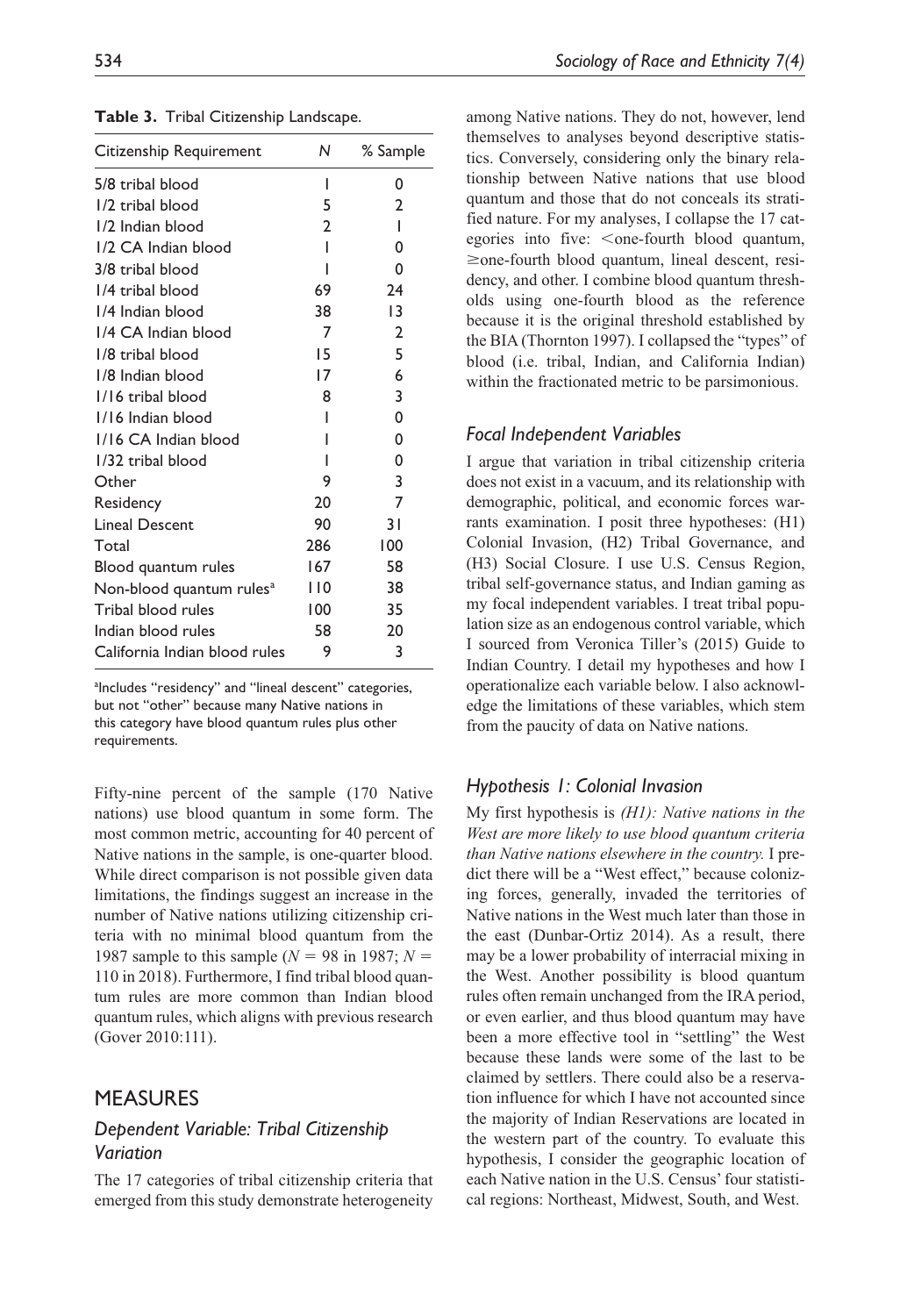#### *Hypothesis 2: Tribal Governance*

My second hypothesis is *(H2): Native nations that exercise a greater degree of self-determination are less likely to use blood quantum criteria than other Native nations.*

I predict that as Native nations reclaim control over their governmental affairs from the federal government, they also reclaim more traditional measures of tribal belonging that depart from blood quantum metrics. While it is well established that Native nations have substantial rights to self-governance (Getches et al. 2011), it is difficult to quantify the degree to which those rights are able to be practiced. The evaluation of Native nation self-governance by the federal government is the only currently available and readily accessible measure of tribal self-governance that lends itself to comparative analysis.

Title V of the 1975 Indian Self-Determination and Education Assistance Act (ISDEAA) provides the legal mechanism for Native nations to exercise self-governance over service provision. A list of Native nations with "Title V self-governance" status is publicly available on both the Indian Health Service (IHS) and BIA websites. I acknowledge that federal recognition of tribal self-governance is highly problematic and could be considered a colonial measure. However, I use it as a proxy because it is the only available data nationally. A more valid measure needs to be developed that identifies the tenets of self-governance by Native nations for Native nations. Unfortunately, that is beyond the scope of this article. I coded the available data into a binary variable where  $1 = IHS$  and/or BIA self-governance status, and  $0 =$  no federal self-governance designation.

### *Hypothesis 3: Social Closure*

My third hypothesis is *(H3): Native nations with gaming operations are more likely to use blood quantum than Native nations without gaming.* I predict that there is an economic motive tied to tribal citizenship practices facilitated by a process of social closure. A Weberian account of social closure can be defined as "the process by which social collectivities seek to maximize rewards by restricting access to resources and opportunities to a limited circle of eligibles" (Parkin 1979:44). Furthermore, any group attribute such as race, gender, religion, and social origin may serve as the basis for such exclusion and the delineation of outsiders and insiders (Weber 1978:342). In the case of AIs, I posit blood quantum is one such means.

The relationship between blood quantum criteria and economic development draws much attention in Indian Country. While social closure has not specifically been referenced in research on tribal citizenship, it has direct application to arguments in recent literature. In particular, scholars have suggested a relationship between Indian gaming operations and tribal citizenship criteria (Fenelon 2006; Galanda and Dreveskracht 2015; Gonzales 2003; Wilkins and Wilkins 2017). Empirical research on the topic, however, is limited. Angela A. Gonzales (2003) details intra-ethnic conflict among several Native nations pertaining to gaming operations and tribal citizenship, including the Saginaw Chippewa and Ysleta del Sur Pueblo nations. David E. Wilkins and Shelly Hulse Wilkins (2017) show a significant number of Native nations that are "dismembering" individual tribal citizens have gaming operations and distribute dividend payments to tribal citizens. Beyond individual tribal case studies, research on Indian gaming is limited because, not surprising, data on tribal gaming operations are scarce. While Indian gaming revenues surpassed \$30 billion in 2017 (National Indian Gaming Association 2020), not all casinos are created equal. Casino revenue data by Native nations, however, is not publicly released. Sourcing proxy data is also difficult, for example, the square feet of gaming space. In the absence of detailed gaming data for Native nations, I draw on the list of Native nations with approved tribal gaming compacts released publicly by the BIA. Gaming compacts are agreements negotiated between Native nations and state governments outlining the terms and conditions related to jurisdiction for tribal gaming operations.

## **ANALYSIS**

I use a multinomial logistic regression model to evaluate the relationship between tribal citizenship criteria and the three focal independent variables.<sup>5</sup> My dependent variable has five categories of tribal citizenship:  $\leq$ one-fourth blood quantum,  $\geq$ onefourth blood quantum, lineal descent, residency, and other. My independent variables are as follows: tribal population size (small [≤999], medium [1,000–4,999], and large [ $\geq 5,000$ ]), tribal gaming (binary), self-governance (binary), and a binary variable for the U.S. Census West Region. I present descriptive statistics for all four Census Regions; however, I use a binary variable for the West Region. Using Stata 14's variance inflation factor (VIF) command, I found no evidence of multicollinearity between any of my independent variables, as none of the VIFs exceeded 2.80 (Menard 1995).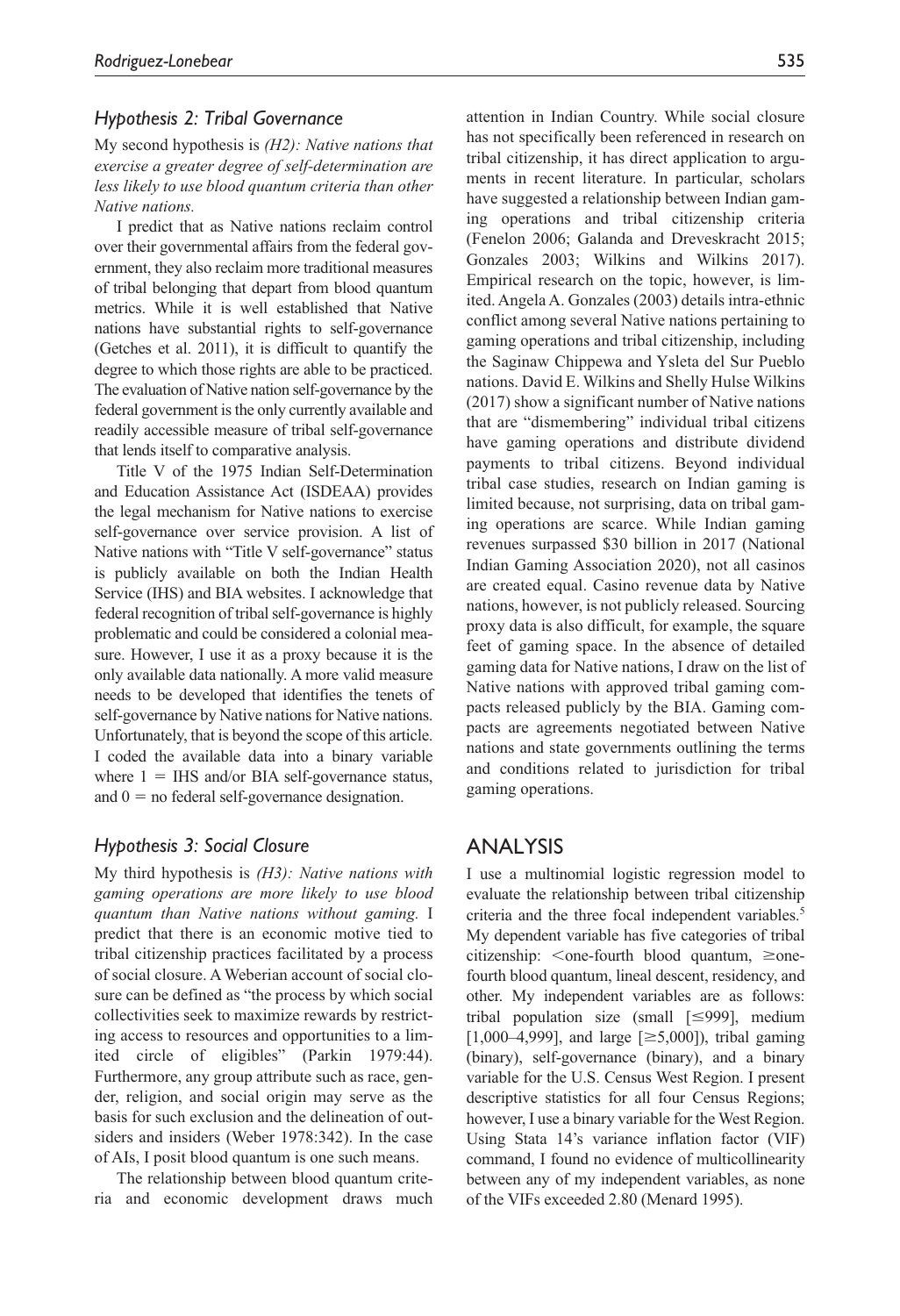|                               | <b>Tribal Citizenship Category</b> |           |           |           |            |  |  |
|-------------------------------|------------------------------------|-----------|-----------|-----------|------------|--|--|
|                               | Lineal Descent                     | Residency | Other     | $<$ $1/4$ | $\geq$  /4 |  |  |
|                               | %                                  | %         | %         | %         | %          |  |  |
| Focal Independent Variables   | Frequency                          | Frequency | Frequency | Frequency | Frequency  |  |  |
| U.S. Census Region            |                                    |           |           |           |            |  |  |
| West                          | 21.84                              | 9.20      | 2.30      | 18.97     | 47.70      |  |  |
| Northeast                     | 63.64                              | 0.00      | 9.09      | 0.00      | 27.27      |  |  |
| Midwest                       | 34.69                              | 6.12      | 4.08      | 2.04      | 53.06      |  |  |
| South                         | 53.85                              | 0.00      | 3.85      | 17.31     | 25.00      |  |  |
| <b>Gaming Compact</b>         | 29.00                              | 0.06      | 3.46      | 16.88     | 44.16      |  |  |
| No Gaming Compact             | 41.82                              | 0.07      | 1.82      | 7.27      | 41.82      |  |  |
| Self-Governance               | 42.35                              | 2.35      | 2.35      | 20.00     | 32.94      |  |  |
| No Self-Governance            | 26.87                              | 8.46      | 3.48      | 12.94     | 48.26      |  |  |
| <b>Tribal Population Size</b> |                                    |           |           |           |            |  |  |
| Small $(\leq 999)$            | 29.17                              | 0.10      | 5.00      | 19.17     | 36.67      |  |  |
| Medium (1,000-4,999)          | 34.95                              | 0.05      | 0.97      | 13.59     | 45.63      |  |  |
| Large $(\geq 5,000)$          | 30.16                              | 0.03      | 3.17      | 9.52      | 53.97      |  |  |
| $N = 286$                     |                                    |           |           |           |            |  |  |

**Table 4.** Descriptive Statistics for Focal Independent Variables by Tribal Citizenship Category.

# **RESULTS**

#### *Descriptive Results*

Table 4 presents the descriptive statistics. The use of blood quantum is concentrated in the West with 67 percent of Native nations that employ any specified fraction of blood quantum located in this region. Lineal descent is more dispersed across the country as compared to defined blood quantum thresholds. Figure 1 shows the mean and standard error bars for geographic variation among the Native nations in my sample across the four U.S. Census regions. The disproportionate number of western tribes in the sample reflects the overall national landscape as illustrated in Table 2. 30 percent of Native nations in the sample have self-governance designation either through the IHS or the BIA. Among Native nations in the sample with self-governance status, 53 percent use blood quantum and 47 percent do not. Among Native nations in the sample without self-governance status, 61 percent use blood quantum and 39 percent do not. The majority of Native nations in the sample (81 percent) have a tribal gaming compact. Among Native nations with a tribal gaming compact, 44 percent use ≥one-fourth blood quantum, 29 percent use lineal descent, and 27 percent use something else. Fifty-four percent of large Native nations as compared to 37 percent of small Native nations in the sample use at least onefourth blood quantum. The endogeneity of small Native nations employing stricter citizenship

criteria (i.e., blood quantum) or large Native nations using more inclusive requirements (i.e., lineal descent) is not supported by the descriptive findings. Figure 2 shows the mean and standard error bars for tribal population size in my sample.

### *Multinomial Logistic Regression Results*

My key research question focuses on tribal citizenship variation and whether criteria are connected to contemporary demographic, geographic, political, and economic forces. I use U.S. Census Region, tribal self-governance status, and tribal gaming as my focal independent variables to answer this question. Table 5 presents coefficients, standard errors, and significance levels for the multinomial logistic regression model predicting tribal citizenship criteria controlling for tribal population size. Results compare lineal descent (any measure of blood) versus less than one-fourth blood (i.e., one-eighth, onesixteenth, one thirty-second, etc.), lineal descent versus one-fourth or more blood, and less than one-fourth blood versus one-fourth blood or more. I exclude the "other" and "residency" categories due to small cell sizes. Table 6 presents the predicted probabilities.

## *West Effect*

The West Region has a statistically significant relationship with tribal citizenship criteria after controlling for covariates. Native nations in the West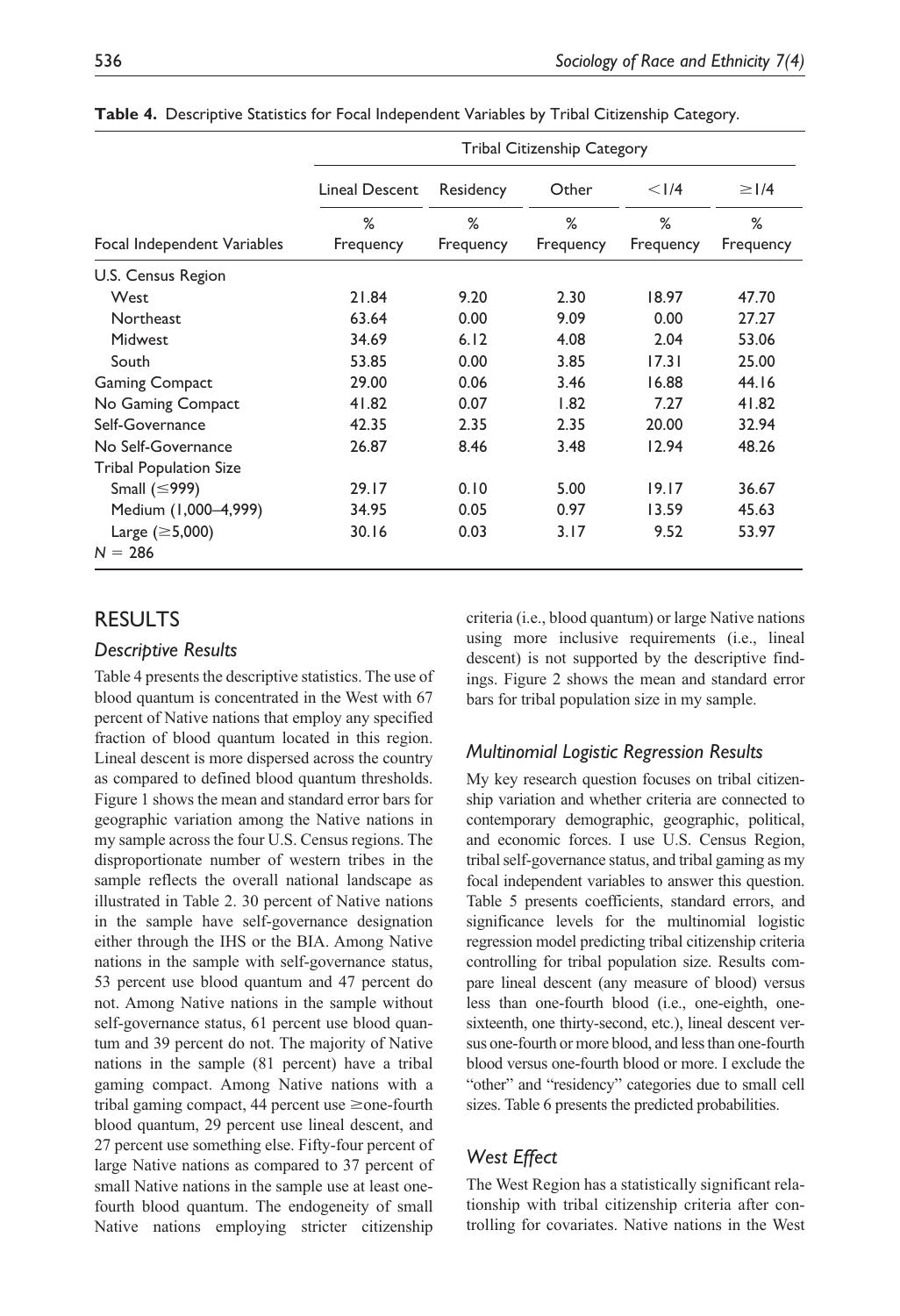

# US Census Region (sample mean)





# Tribal Population Size (mean coefficient)

**Figure 2.** Sample variation by tribal population size.

have 77 percent lower relative odds of having lineal descent criteria versus less than one-fourth blood criteria when compared to Native nations in other regions, relative odds ratio = exp(β*k*); statistically significant at  $p < 0.01$ . Native nations in the West also have 76 percent lower relative odds of having lineal descent criteria versus one-fourth blood or more criteria (statistically significant at *p* < .001). My results support *(H1): Native nations in the West are more likely to use blood quantum criteria than Native nations elsewhere in the country.*

## *Tribal Self-Governance*

Self-governance status has a statistically significant relationship with tribal citizenship criteria after controlling for covariates. The relative odds of having lineal descent versus one-fourth blood or more criteria are 3.29 times higher for self-governing Native nations compared to Native nations without self-governance status (statistically significant at  $p < .01$ ). However self-governing Native nations also have 58 percent lower relative odds of having less than one-fourth blood quantum criteria versus one-fourth or more blood when compared to non-self-governance Native nations (statistically significant at  $p < 0.05$ ). My results are mixed with respect to (*H2*): *Native nations that exercise a greater degree of self-determination are less likely to use blood quantum criteria than other Native nations.* These mixed findings suggest self-governing Native nations, which arguably have more control over their self-determined futures, are more likely to depart from blood quantum criteria all together.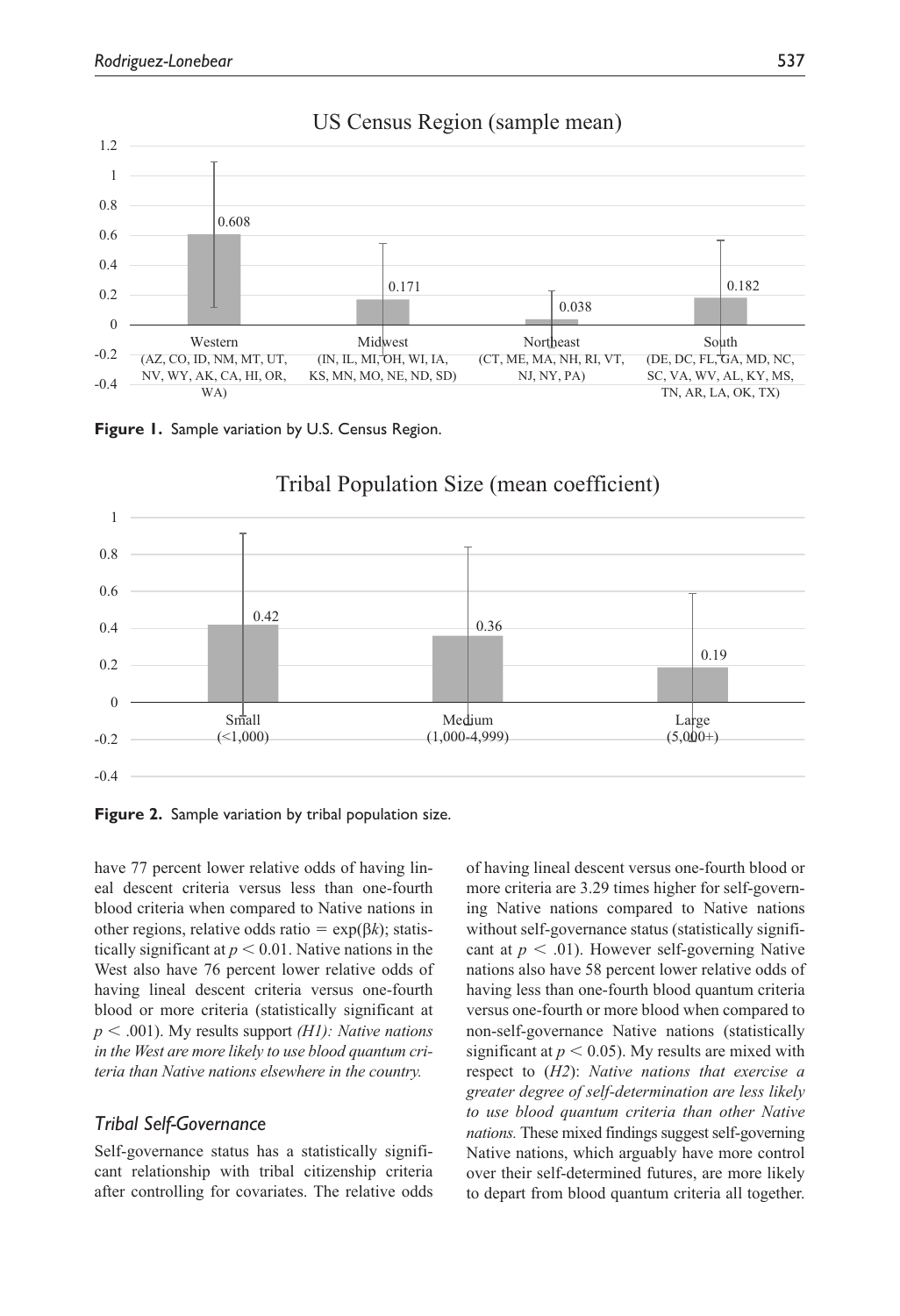| Focal Independent Variables  | Lineal vs.<br>Less than 1/4 | Lineal vs.<br>1/4 or More | Less than $1/4$ vs.<br>1/4 or More |
|------------------------------|-----------------------------|---------------------------|------------------------------------|
| <b>West Region</b>           | $-1.474**$                  | $-1.440***$               | $-0.039$                           |
|                              | (.462)                      | (.336)                    | (.449)                             |
| Tribal Size (Ref $=$ >1,000) |                             |                           |                                    |
| $1.000 - 4.999$              | 0.295                       | $-0.595$                  | $0.890*$                           |
|                              | (.464)                      | (.369)                    | (.439)                             |
| $5.000 +$                    | 0.472                       | $-1.027*$                 | $1.499*$                           |
|                              | (.636)                      | (.460)                    | (.592)                             |
| Self-Governance              | 0.320                       | $1.19**$                  | $-0.866*$                          |
|                              | (.423)                      | (.342)                    | (.410)                             |
| Gaming                       | $-1.750**$                  | $-0.505$                  | $-1.245$                           |
|                              | (.683)                      | (.388)                    | (.667)                             |
| McFadden's Pseudo $R^2$      | .096                        |                           |                                    |

**Table 5.** Multinomial Logistic Regression Coefficients and Standard Error Estimates for Tribal Citizenship Criteria.

*Note.* Standard errors are reported in parentheses.

\*, \*\*, \*\*\* indicate significance at the 90, 95, and 99 percent level, respectively (two-tailed test).

|  | Table 6. Adjusted Predictions at Representative Values (All Other Variables at Observed Values). |  |  |  |  |  |  |
|--|--------------------------------------------------------------------------------------------------|--|--|--|--|--|--|
|--|--------------------------------------------------------------------------------------------------|--|--|--|--|--|--|

| Focal Independent Variables | Lineal Descent     | Less than $1/4$    | 1/4 or More        |
|-----------------------------|--------------------|--------------------|--------------------|
| <b>West Region</b>          | 0.204              | 0.167              | 0.543              |
| Non-West Region             | 0.534 <sup>†</sup> | 0.100 <sup>†</sup> | 0.338 <sup>†</sup> |
| Self-Governance             | 0.483              | 0.177              | 0.318              |
| Non-Self-Governance         | 0.250              | 0.126              | 0.540              |
| Gaming                      | 0.285              | 0.181              | 0.473              |
| Non-Gaming                  | 0.454              | $0.050 +$          | 0.454              |

† Denotes not statistically significant; all other adjusted predictions are statistically significant beyond *p* < .05.

This could reflect a link between tribal sustainability and tribal self-determination. That is, as Native nations reclaim control over their governmental affairs from the federal government, they also reclaim more traditional measures of tribal belonging that depart from imposed blood quantum metrics. On the other hand, however, I also find when self-governing Native nations do employ blood quantum criteria, they are more likely to maintain strict thresholds. Future research is needed to unpack such nuance.

### *Tribal Gaming*

The presence of a tribal gaming compact has a statistically significant relationship with tribal citizenship criteria after controlling for covariates. Native nations with gaming compacts have 83 percent lower relative odds of having lineal descent criteria versus less than one-fourth blood criteria

when compared to Native nations without gaming (statistically significant at  $p < .01$ ). I also find that Native nations with gaming compacts are less likely to use lineal descent than one-fourth or more blood quantum and less likely to use lower blood quantum criteria than higher thresholds. However, these last two relationships are statistically insignificant. My results support (*H3*): *Native nations with gaming operations are more likely to use blood quantum than Native nations without gaming.* However, I caution that research is needed to fully interrogate this preliminary finding and conceptions of social closure and other economic drivers anecdotally linked to tribal gaming and tribal citizenship. More data are needed to evaluate the relationship, which could include casino revenue, proximity of Indian casinos to urban centers, and whether the state in which the Native nation is located has gaming restrictions for nontribal entities.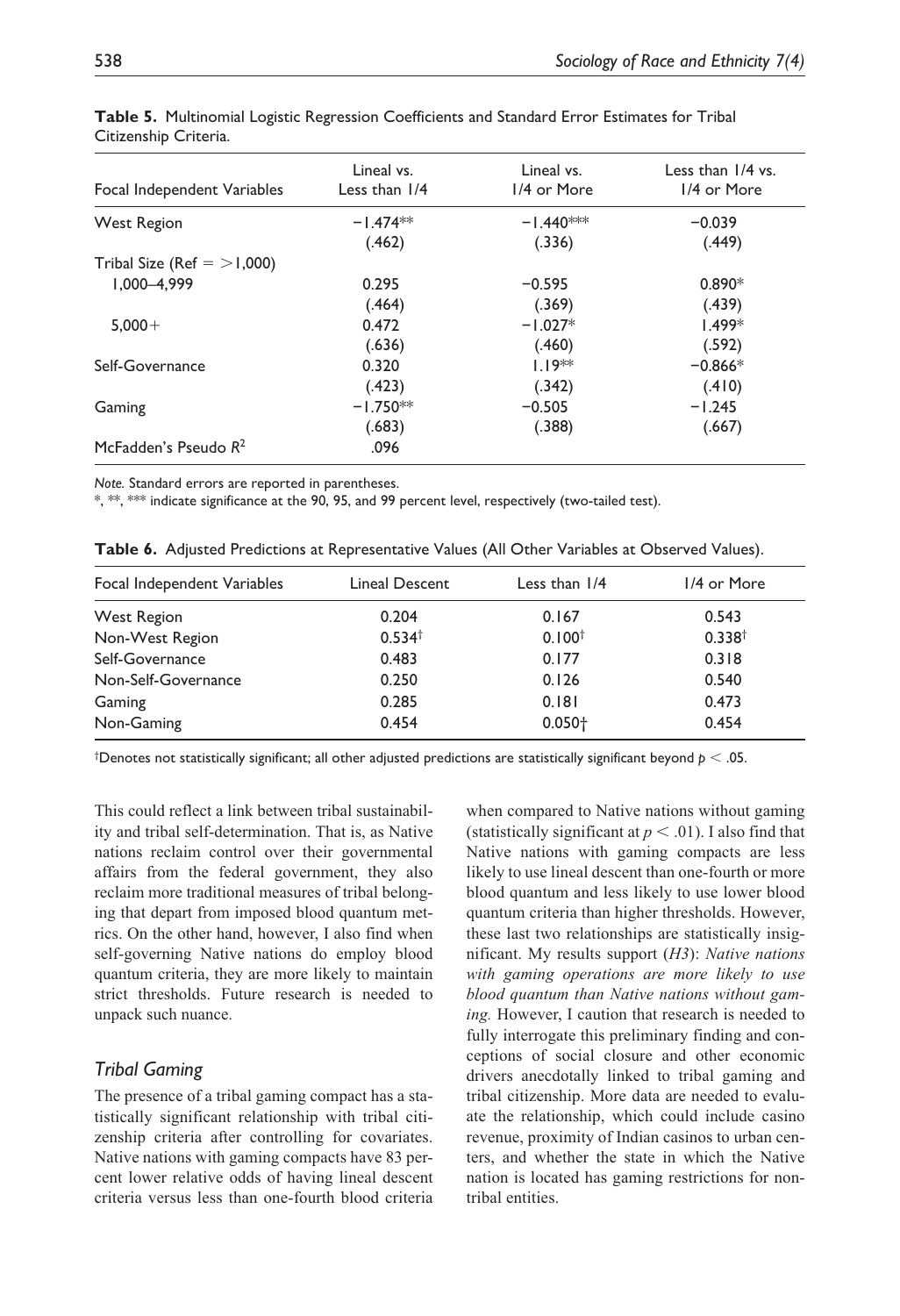## *Size of Native Nation*

Table 5 identifies a mixed relationship between tribal population size and tribal citizenship criteria. Large Native nations (5,000 or more citizens) have 4.48 times higher relative odds and medium Native nations (1,000–4,999 citizens) have 2.44 higher relative odds of employing less than one-fourth blood quantum versus one-fourth or more blood quantum when compared to Native nations with fewer than 1,000 citizens (statistically significant at  $p < .05$ ). This finding suggests small Native nations who use blood quantum criteria are more likely to have strict thresholds compared to Native nations of all other sizes. Yet, I also find large Native nations have 64 percent lower relative odds of having lineal descent criteria versus one-fourth blood or more criteria when compared to Native nations with fewer than 1,000 citizens (statistically significant at  $p <$ .05). While large Native nations may be more likely to use lower blood quantum thresholds, small Native nations are more likely to depart from blood quantum all together by employing lineal descent criteria (i.e., no minimum blood quantum). So small Native nations are less likely than large Native nations to use blood quantum over lineal descent to define citizenship. But when they do, they are more likely to set a higher threshold.

# **DISCUSSION**

In this study, I explored how blood quantum persists as a metric of tribal citizenship and its relationship to contemporary demographic, geographic, political, and economic forces. I find the majority of Native nations continue to use some degree of blood quantum with one-fourth tribal blood being the most common metric. In addition, I find substantial variation in tribal citizenship criteria (17 different categories), which I argue reflects the sovereign right of Native nations to determine who belongs. Yet, there is limited understanding of the extent and nature of such variation. I use a multinomial logistic regression model to explore the relationship between tribal citizenship variation and U.S. Census Region, tribal gaming, and self-governance designation. All three of my focal independent variables have some statistically significant relationship with tribal citizenship criteria. The results for tribal selfgovernance and tribal gaming are mixed, however, pointing to the need for additional research.

This study makes three general research contributions. First, using a unique data set covering 82 percent of Native nations in the contiguous United States, I demonstrate incredible diversity in tribal citizenship criteria. Second, I show blood quantum remains the dominant means of conferring tribal citizenship, but the data suggest it is declining both in overall use and in strict thresholds, when compared to previous studies. Third, variation in citizenship criteria is not random and appears to be correlated with structural features of Native nations, including geography, size, governance capability, and gaming operations. My analyses demonstrate the extent to which decisions around tribal citizenship are embedded within larger social, historical, and political processes. These associations underscore the foundation of blood quantum in Native communities as a racial project. However, they also demonstrate the agency of Native nations in deciding to retain, change, or depart from blood quantum all together. This moves us away from static ethnographic understandings of tribal decision-making to dynamic perspectives embedded in social and political power structures.

Future research should pursue additional explanatory variables for Native nations, especially related to gaming and economic development, and their interactions. Qualitative data are also needed. In-depth interviews with tribal leaders could provide valuable insight into the state of tribal citizenship across the United States. Such interviews could focus on the many remaining questions to motivate future research: What does high or low tribal blood quantum actually mean? Does a spectrum of legitimacy or desirability undergird these categories? How might new meaning structures or the reclamation of precolonial structures facilitate the transcendence of these categories? What comes after blood quantum?

# Conclusion

The blood line continues to stratify AIs in complex ways. Blood quantum remains an enduring feature of AI identity and Native nation governance despite its origins as a racial project. There is arguably no issue more contentious among AIs, especially as the mixed-race population in the country grows and AIs continue out-marrying at high rates. With the majority of Native nations enforcing a blood quantum minimum, a question must be asked: at what blood threshold does one stop being a Cheyenne, Choctaw, Salish, or Dinè person? The variation observed in tribal citizenship criteria affirms that answers to this question are influenced by broader historical and social contexts. For some Native nations, blood quantum policies may be facilitating smooth administrative operations by clearly delineating service populations. For others, blood quantum is at the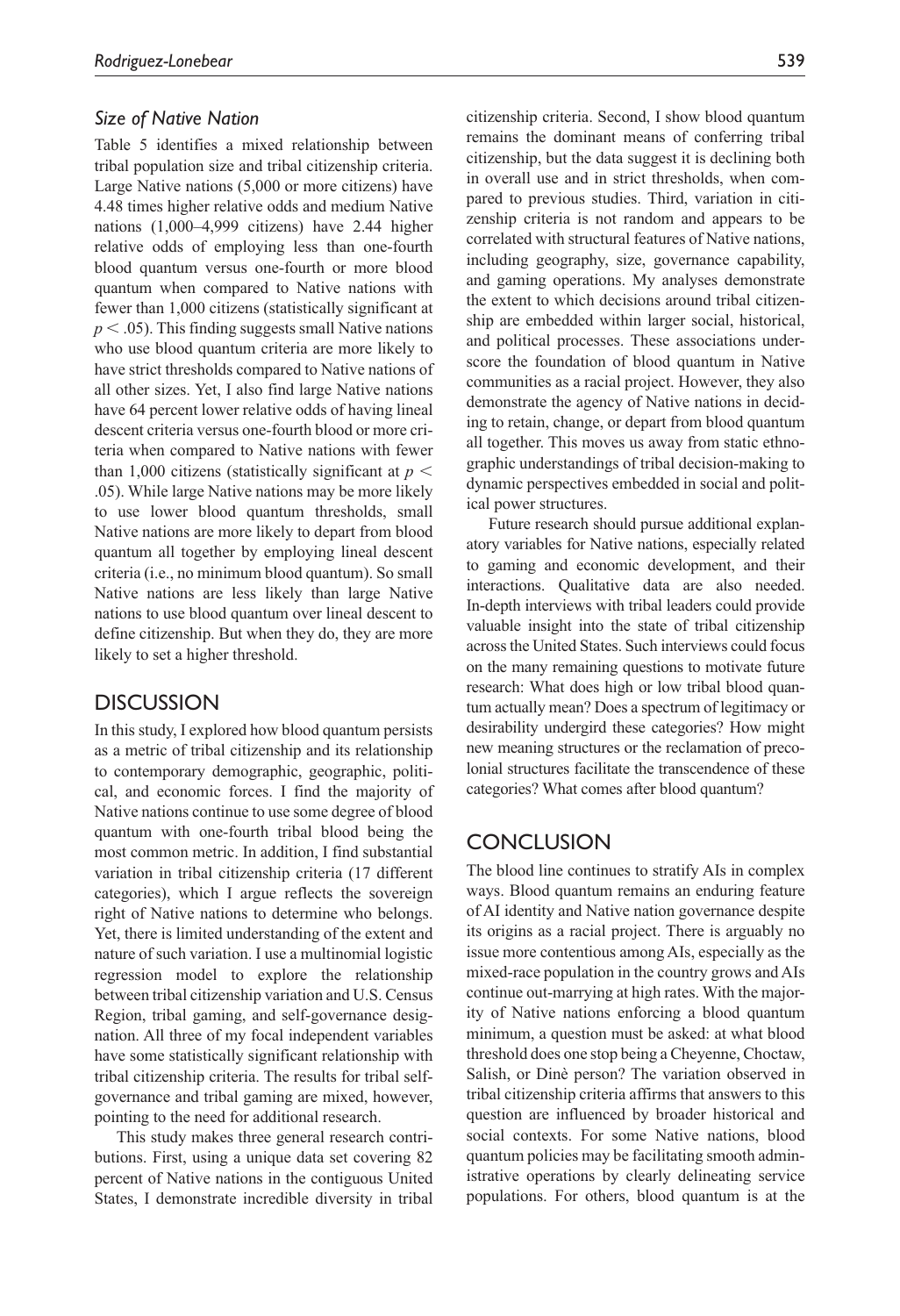AI identity concurrently straddles the boundaries of race, ethnicity, and nationality. Navigating these boundaries in the twenty-first century is complicated, to say the least. This study adds a new layer of understanding to this complex terrain. I show blood quantum boundaries are particularly durable; however, tribal citizenship criteria are starting to trend toward more inclusive measures of belonging. Despite data limitations, I also show that we should explore the association between tribal citizenship criteria and external forces. The nature of tribal sovereignty affirms that Native nations are in control of their demographic futures. Although the blood line continues to serve as a bright boundary for tribal belonging, Native nations must consider whether it should remain so. How this debate will shape the future of tribal populations remains to be seen.

# **APPENDIX**

Ordinary Least Squares Regression Coefficients and Standard Error Estimates for Tribal Citizenship Criteria.

| Region             | $0.188***$ |
|--------------------|------------|
|                    | (0.034)    |
| Gaming             | 0.426      |
|                    | (.269)     |
| Self-Governance    | $-0.508*$  |
|                    | (.223)     |
| <b>Tribal Size</b> | $0.283*$   |
|                    | (.140)     |
| Constant           | 1.43       |
|                    | (.396)     |
| R <sup>2</sup>     | 0.1281     |
| N                  | 286        |
|                    |            |

*Note.* Standard errors are reported in parentheses. \*, \*\*, \*\*\* indicate significance at the 90, 95, and 99 percent level, respectively (two-tailed test).

# Acknowledgments

The author would like to thank Daniel Martinez, Tahu Kukutai, Stephen Cornell, Carolyn Liebler, Linda Tuhiwai Smith, Jane Zavisca, Erin Leahey, and Jeremy Fiel for feedback on earlier drafts. The author would also like to thank the anonymous reviewers for their useful recommendations. Special gratitude is extended to Sarah Palacios, JoRee LaFrance, and the National Indian Law Library for their research assistance. Nga mihi nui Uncle Pokaia Nepia of the Waikato-Tainui People for reminding me and Indigenous children everywhere that regardless of blood quantum, "the ancestors know who you are."

# **FUNDING**

The author(s) disclosed receipt of the following financial support for research, authorship, and/or publication of this article: The author received funding from the Robert Wood Johnson Foundation's Health Policy Research Scholars Program and the American Sociological Association's Minority Fellows Program while undertaking this research. This research was undertaken on the ancestral homelands of the Tohono O'odham and Yaqui peoples.

# **NOTES**

- 1. See (Getches et al. 2011) for more on the Federal-Indian trust relationship.
- 2. Rather than frequency counts for all criteria, Kirsty Gover (2010) presents aggregate percentages for some categories making numerical comparison difficult, for example, "The most frequently used Indian blood quantum in the study is one-fourth, accounting for three-quarters of Native nations using Indian blood rules" (p. 84).
- 3. My search was limited by the public availability of tribal constitutions and policy documents. I built the database using archival research over two years and my goal is to track changes over time as data become available.
- 4. The act of taking enemy captives and incorporating them into tribal society was historically practiced by many Native nations, even prior to settler invasion (Brooks 2002).
- 5. I also ran an ordinary least squares model; see Appendix.

# **REFERENCES**

- Akee, Randall K. Q., Katherine A. Spilde, and Jonathan B. Taylor. 2015. "The Indian Gaming Regulatory Act and Its Effects on American Indian Economic Development." *Journal of Economic Perspectives* 29(3):185–208.
- Berger, Bethany R. 2013. "Race, Descent, and Tribal Citizenship." http://www.californialawreview.org/ wp-content/uploads/2014/10/Race-Descent-and-Tribal-Citizenship.pdf.
- Berkhofer, Robert F. 1978. *The White Man's Indian: Images of the American Indian from Columbus to the Present*. New York: Vintage Books.
- Bieder, R. 1980. "Scientific Attitudes towards Indian Mixed-bloods in Early Nineteenth Century America." *Journal of Ethnic Studies* 8:17–30.
- Bonilla-Silva, Eduardo. 2001. *White Supremacy and Racism in the Post-civil Rights Era*. Boulder, CO: Lynne Rienner.
- Brooks, James F. 2002. *Captives and Cousins: Slavery, Kinship, and Community in the Southwest Borderlands*. Chapel Hill, NC: University of North Carolina Press.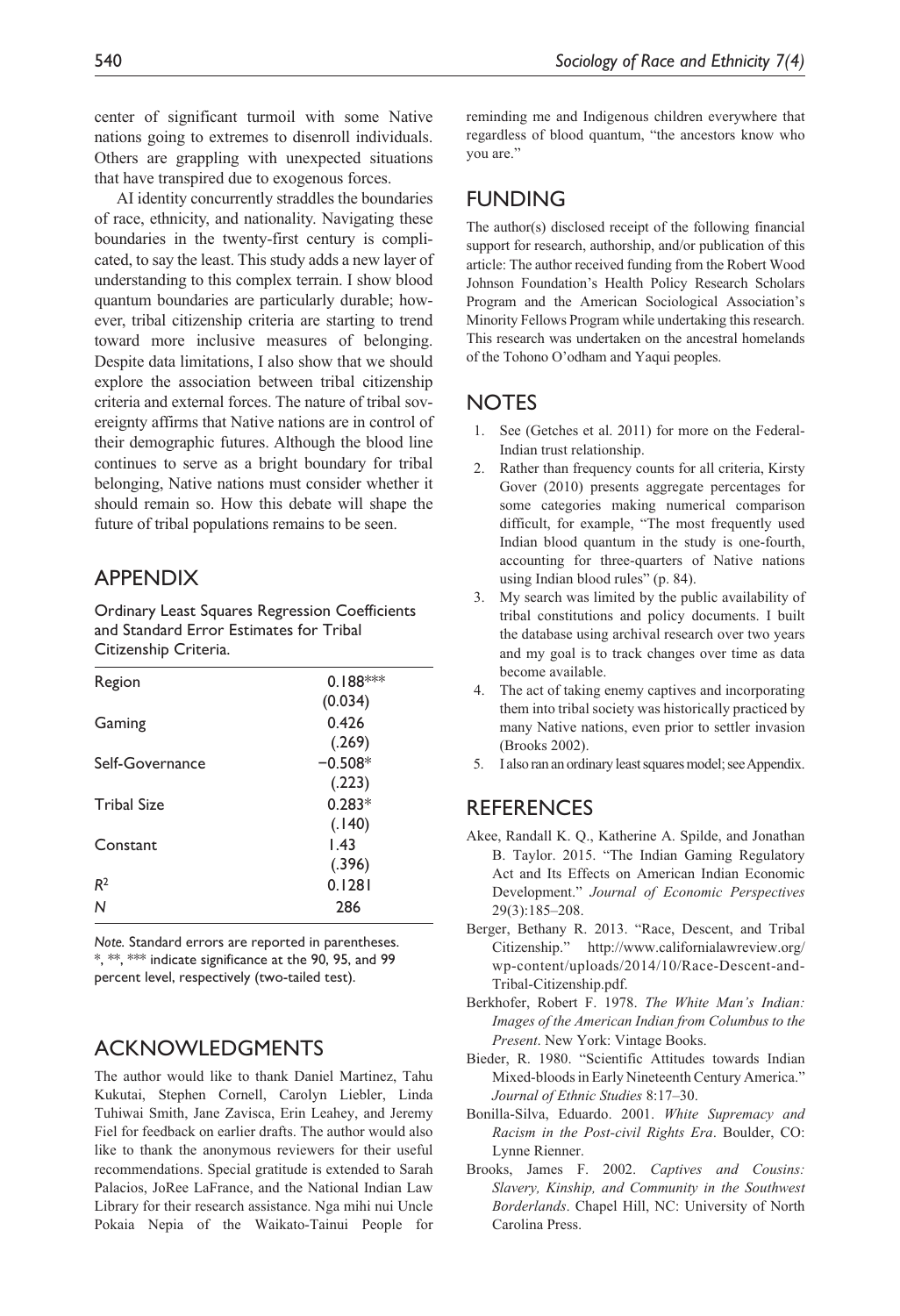- Cornell, Stephen. 2000. "Discovered Identities: Panethnicity, Narrative, and American Indian Supratribalism." Pp. 98–123 in *We Are a People: Narrative and Multiplicity in the Construction of Ethnic Identity*, edited by P. R. Spickard and W. J. Burroughs. Philadelphia, PA: Temple University Press.
- Davies, Wade, and Richmond L. Clow. 2009. *American Indian Sovereignty and Law: An Annotated Bibliography*. Latham, MD: Scarecrow Press.
- Du Bois, W. E. B. 1903. *The Souls of Black Folk*. Chicago, IL: A. C. McClurg & Co.
- Dunbar-Ortiz, R. 2014. *An Indigenous Peoples' History of the United States*. Boston, MA: Beacon Press.
- Eschbach, Karl. 1995. "The Enduring and Vanishing American Indian: American Indian Population Growth and Intermarriage in 1990." *Ethnic and Racial Studies* 18(1):89–108.
- Feagin, Joe, and Sean Elias. 2013. "Rethinking Racial Formation Theory: A Systemic Racism Critique." *Ethnic and Racial Studies* 36(6):931–60.
- Fenelon, James V. 2006. "Indian Gaming: Traditional Perspectives and Cultural Sovereignty." *American Behavioral Scientist* 50(3):381–409.
- Fletcher, Matthew L. M. 2012. "Tribal Membership and Indian Nationhood." *American Indian Law Review*  $37(1):1-17.$
- Foreman, Grant. 1974. *Indian Removal: The Emigration of the Five Civilized Tribes of Indians*. Norman, OK: University of Oklahoma Press.
- Galanda, Gabriel S., and Ryan D. Dreveskracht. 2015. "Curing the Tribal Disenrollment Epidemic: In Search of a Remedy." *Arizona Law Review* 57(2):383–474.
- Getches, David, Charles Wilkinson, Robert Williams, and Matthew Fletcher. 2011. *Cases and Materials on Federal Indian Law*. Saint Paul, MN: West Academic Publishing.
- Goldberg, Carole. 2002. "Members Only? Designing Citizenship Requirements for Indian Nations." *Kansas Law Review* 50:437–71.
- Gonzales, Angela A. 2003. "Gaming and Displacement: Winners and Losers in American Indian Casino Development." *International Social Science Journal* 55(175):123–33.
- Gould, Scott L. 1996. "The Consent Paradigm: Tribal Sovereignty at the Millennium." *Columbia Law Review* 96(4):809–902.
- Gould, Scott L. 2001. "Mixing Bodies and Beliefs: The Predicament of Tribes." *Columbia Law Review* 101(4):702–72.
- Gover, Kirsty. 2010. *Tribal Constitutionalism: States, Tribes, and the Governance of Membership*. Oxford, England: Oxford University Press.
- Hill, S. Norber, and Kathleen Ratteree. 2017. *Great Vanishing Act: Blood Quantum and the Future of Native Nations*. Golden, CO: Fulcrum Publishing.
- Jacobs, Michelle R. 2019. "Resisting and Reifying Racialization among Urban American Indians." *Ethnic and Racial Studies* 42(4):570–88.
- Jaimes, M. Annette. 1988. "Federal Indian Identification Policy: Usurpation of Indigenous Sovereignty." *Policy Studies Journal* 16(4):778–98.
- Kertzer, David I., and Dominique Arel. 2002. *Census and Identity: The Politics of Race, Ethnicity, and Language in National Census*. Cambridge, England: Cambridge University Press.
- Krakoff, Sarah. 2017. "They Were Here First: American Indian Tribes, Race, and the Constitutional Minimum." *Stanford Law Review* 69(2):522–67.
- Krippendorff, Klaus. 2004. *Content Analysis: An Introduction to Its Methodology*. Thousand Oaks, CA: Sage.
- Langdon, Steve J. 2016. *Determination of Alaska Native Status under the Marine Mammal Protection Act*. Juneau, AK: Sealaska Heritage Institute.
- Liebler, Carolyn A. 2010. "A Group in Flux: Multiracial American Indians and the Social Construction of Race." Pp. 131–44 in *Multiracial Americans and Social Class*, edited by K. O. Korgen. New York: Routledge.
- Liebler, Carolyn A. 2018. "Counting America's First Peoples." *Annals of the American Academy of Political and Social Science* 677(1):180–90.
- Liebler, Carolyn A., and Timothy Ortyl. 2014. "More than a Million New American Indians in 2000: Who Are They?" *Demography* 51(3):1101–30.
- Martin, Aryn, and Michael Lynch. 2009. "Counting Things and People: The Practices and Politics of Counting." *Social Problems* 56(2):243–66.
- Martin, Danny Bernard. 2013. "Race, Racial Projects, and Mathematics Education." *Journal for Research in Mathematics Education* 44(1):316–38.
- McCorquodale, John. 1986. "The Legal Classification of Race in Australia." *Aboriginal History* 10(1):7–24.
- McKay, Dwanna L. 2019. "Real Indians: Policing or Protecting Authentic Indigenous Identity?" *Sociology of Race and Ethnicity*. Published electronically January 22. doi:10.1177/2332649218821450.
- Menard, Scott. 1995. *Applied Logistic Regression Analysis* (Sage University Paper Series on Quantitative Application in the Social Sciences, Series No. 106). Thousand Oaks, CA: Sage.
- Miller, Tommy. 2014. "Beyond Blood Quantum: The Legal and Political Implications of Expanding Tribal Enrollment." *American Indian Law Journal* 3(1):8.
- Nagel, Joane. 1995. "American Indian Ethnic Renewal: Politics and the Resurgence of Identity." *American Sociological Review* 60(6):947–65.
- National Indian Gaming Association. 2020. "About Us." http://www.indiangaming.org/about.
- Omi, Michael, and Howard Winant. 2015. *Racial Formation in the United States*. New York: Routledge.
- Otis, D., and F. Prucha. 1973. *The Dawes Act and the Allotment of Indian Lands*. Norman, OK: University of Oklahoma Press.
- Parkin, Frank. 1979. *Marxism and Class Theory*. London, England: Tavistock Publications.